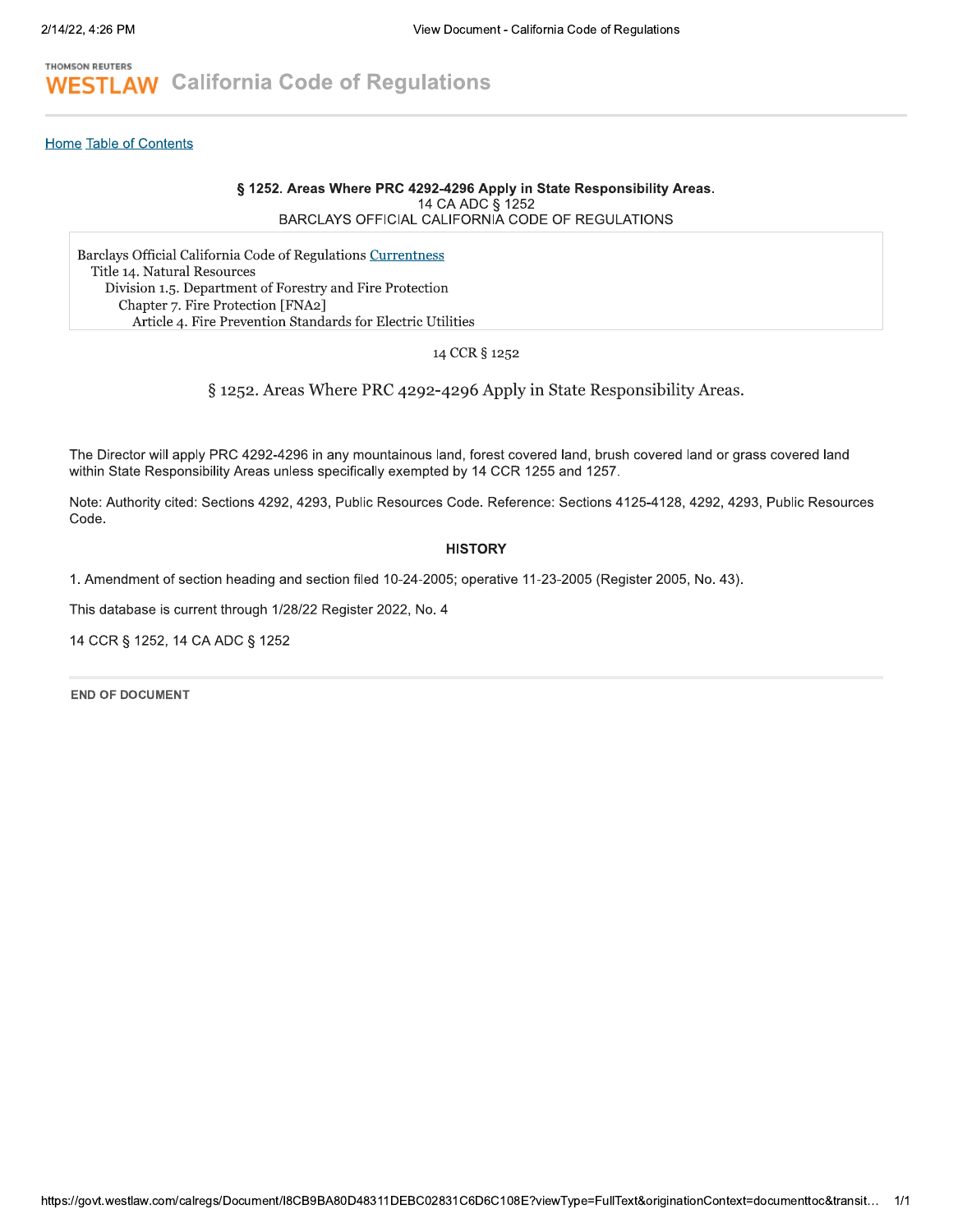**Home Table of Contents** 

## § 1252.1. Official Area Maps. 14 CA ADC § 1252.1 BARCLAYS OFFICIAL CALIFORNIA CODE OF REGULATIONS

Barclays Official California Code of Regulations Currentness Title 14. Natural Resources Division 1.5. Department of Forestry and Fire Protection Chapter 7. Fire Protection [FNA2] Article 4. Fire Prevention Standards for Electric Utilities

## 14 CCR § 1252.1

§ 1252.1. Official Area Maps.

The official maps of State Responsibility Areas defined in 14 CCR § 1220 are available for viewing and copying during normal business hours at the California Department of Forestry and Fire Protection, 715 P. Street, Sacramento, California, 95814, in the Fire Protection Section.

When, pursuant to PRC 4125-4128, the Board revises State Responsibility Area boundaries, the Director will forward a legal description of a boundary change(s) to the respective electric utility(s) serving the area(s).

Note: Authority cited: Sections 4292 and 4293, Public Resources Code. Reference: Sections 4125-4128, 4292 and 4293, Public Resources Code.

#### **HISTORY**

1. Amendment filed 10-24-2005; operative 11-23-2005 (Register 2005, No. 43).

2. Change without regulatory effect amending first paragraph filed 10-12-2021 pursuant to section 100, title 1, California Code of Regulations (Register 2021, No. 42).

This database is current through 1/28/22 Register 2022, No. 4

14 CCR § 1252.1, 14 CA ADC § 1252.1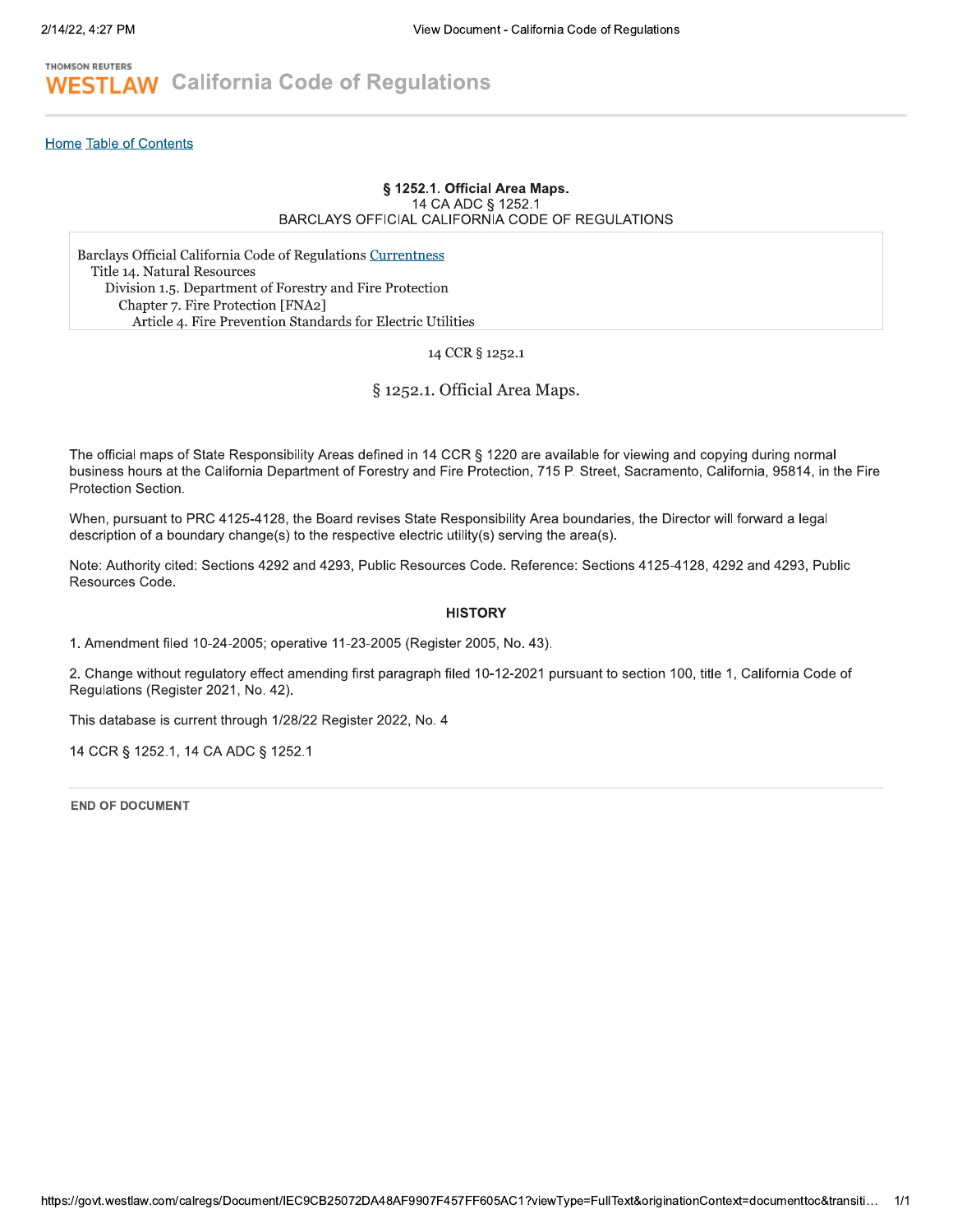#### **Home Table of Contents**

## § 1252.2. Boundary Location -Roads, Etc. 14 CA ADC § 1252.2 BARCLAYS OFFICIAL CALIFORNIA CODE OF REGULATIONS

Barclays Official California Code of Regulations Currentness Title 14. Natural Resources Division 1.5. Department of Forestry and Fire Protection Chapter 7. Fire Protection [FNA2] Article 4. Fire Prevention Standards for Electric Utilities

## 14 CCR § 1252.2

§ 1252.2. Boundary Location -Roads, Etc.

Where the boundaries of areas described in 14 CAC 1252 are along roads, highways, streets, railroads, streams, canals or rivers, the actual boundary shall be the center-line of the course of such roads, highways, streets, railroads, streams, canals, and rivers.

Note: Authority cited: Sections 4292, 4293, Public Resources Code. Reference: Sections 4125-4128, 4292, 4293, Public Resources Code.

This database is current through 1/28/22 Register 2022, No. 4

14 CCR § 1252.2, 14 CA ADC § 1252.2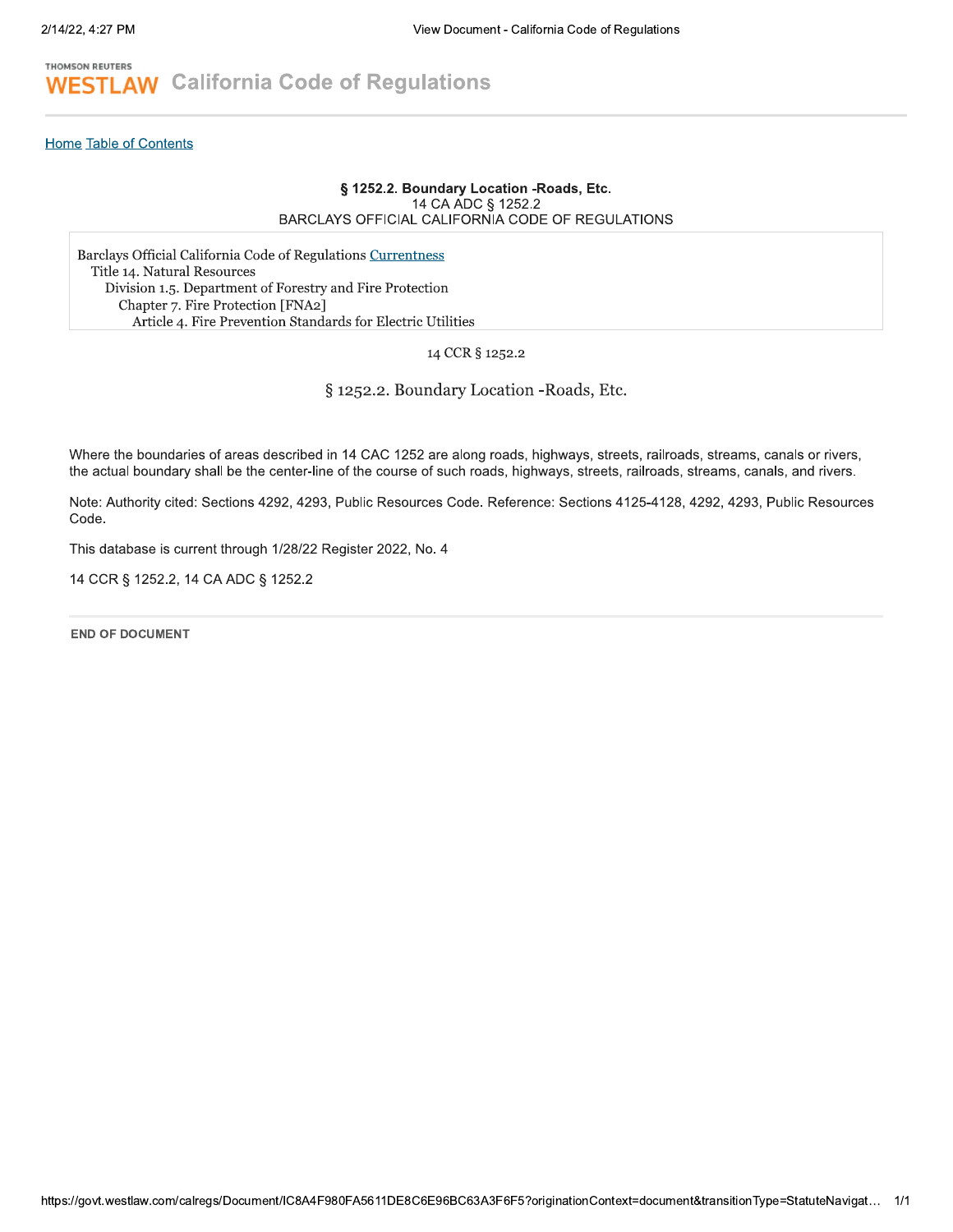#### **Home Table of Contents**

### § 1252.3. Boundary Location -Section Lines, Etc. 14 CA ADC § 1252.3 BARCLAYS OFFICIAL CALIFORNIA CODE OF REGULATIONS

Barclays Official California Code of Regulations Currentness Title 14. Natural Resources Division 1.5. Department of Forestry and Fire Protection Chapter 7. Fire Protection [FNA2] Article 4. Fire Prevention Standards for Electric Utilities

14 CCR § 1252.3

§ 1252.3. Boundary Location -Section Lines, Etc.

Where the boundaries of the area described in 14 CAC 1252 are on section, township or range lines, or on powerline rights-of-way, the poles, towers and conductors located thereon are within the area described.

Note: Authority cited: Sections 4292 and 4293, Public Resources Code. Reference: Sections 4125-4128, 4292 and 4293, Public Resources Code.

This database is current through 1/28/22 Register 2022, No. 4

14 CCR § 1252.3, 14 CA ADC § 1252.3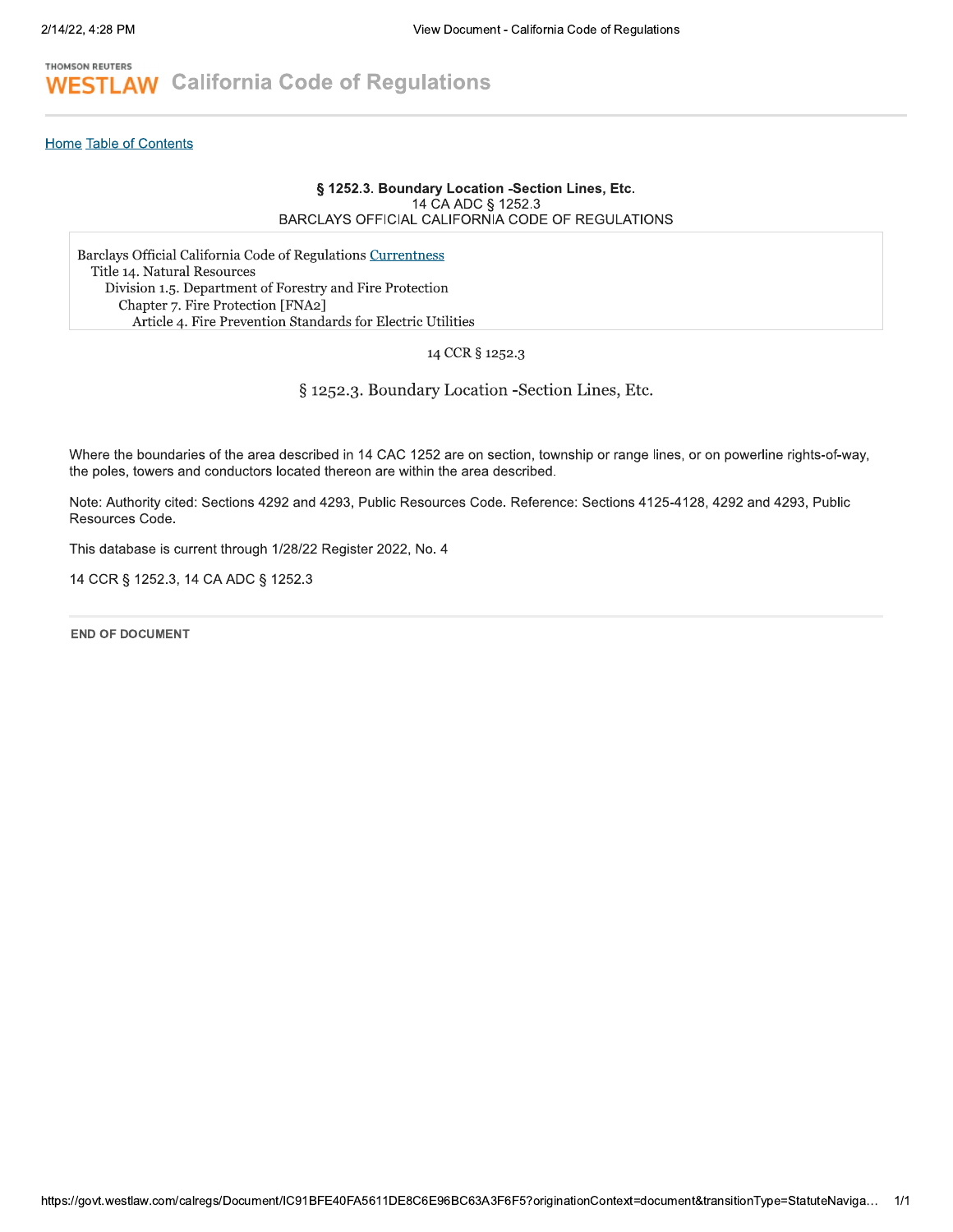#### **Home Table of Contents**

## § 1253. Time When PRC 4292-4296 Apply. 14 CA ADC § 1253 BARCLAYS OFFICIAL CALIFORNIA CODE OF REGULATIONS

Barclays Official California Code of Regulations Currentness Title 14. Natural Resources Division 1.5. Department of Forestry and Fire Protection Chapter 7. Fire Protection [FNA2] Article 4. Fire Prevention Standards for Electric Utilities

14 CCR § 1253

§ 1253. Time When PRC 4292-4296 Apply.

The minimum firebreak and clearance provisions of PRC 4292-4296 are applicable during the declared California Department of Forestry and Fire Protection fire season for a respective county. The Director shall post the declaration on the official Department web site.

Note: Authority cited: Sections 4292 and 4293, Public Resources Code. Reference: Sections 4125-4128, 4292 and 4293, Public Resources Code.

### **HISTORY**

1. Repealer and new section filed 10-24-2005; operative 11-23-2005 (Register 2005, No. 43).

This database is current through 1/28/22 Register 2022, No. 4

14 CCR § 1253, 14 CA ADC § 1253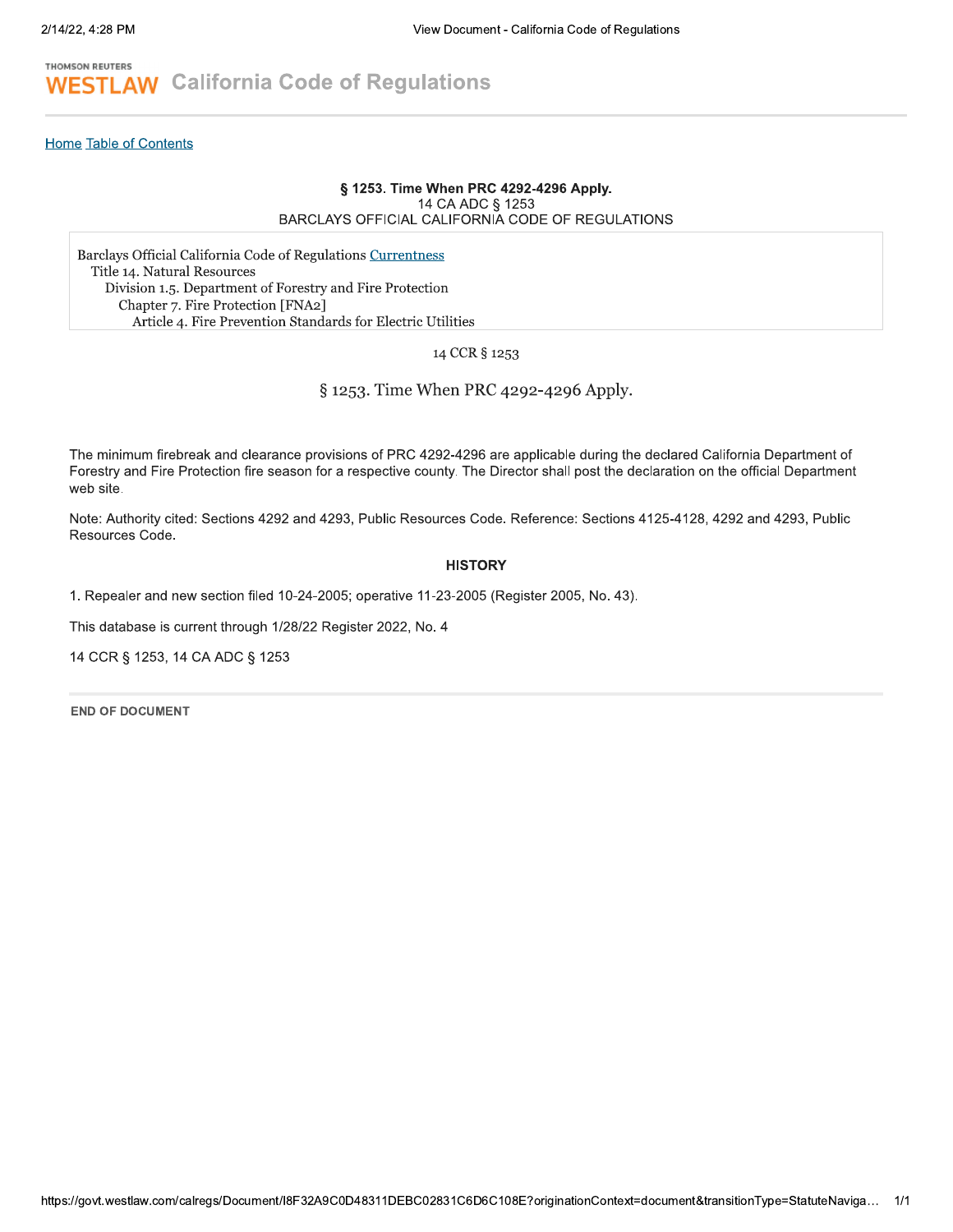**Home Table of Contents** 

## § 1254. Minimum Clearance Provisions - PRC 4292. 14 CA ADC § 1254 BARCLAYS OFFICIAL CALIFORNIA CODE OF REGULATIONS

Barclays Official California Code of Regulations Currentness Title 14. Natural Resources Division 1.5. Department of Forestry and Fire Protection Chapter 7. Fire Protection [FNA2] Article 4. Fire Prevention Standards for Electric Utilities

## 14 CCR § 1254

§ 1254. Minimum Clearance Provisions - PRC 4292.

The firebreak clearances required by PRC 4292 are applicable within an imaginary cylindroidal space surrounding each pole or tower on which a switch, fuse, transformer or lightning arrester is attached and surrounding each dead end or corner pole unless such pole or tower is exempt from minimum clearance requirements by provisions of 14 CCR 1255 or PRC 4296. The radius of the cylindroid is 3.1 m (10 feet) measured horizontally from the outer circumference of the specified pole or tower with height equal to the distance from the intersection of the imaginary vertical exterior surface of the cylindroid with the ground to an intersection with a horizontal plane passing through the highest point at which a conductor is attached to such pole or tower. (See Figure 2 this Article.) Flammable vegetation and materials located wholly or partially within the firebreak space shall be treated as follows:

(a) At ground level -remove flammable materials, including but not limited to, ground litter, duff and dead or desiccated vegetation that will allow fire to spread, and;

(b) From 0-2.4 m (0-8 feet) above ground level -remove flammable trash, debris or other materials, grass, herbacious and brush vegetation. All limbs and foliage of living trees shall be removed up to a height of 2.4 m (8 feet).

(c) From 2.4 m (8 feet) to horizontal plane of highest point of conductor attachment -remove dead, diseased or dying limbs and foliage from living sound trees and any dead, diseased or dying trees in their entirety.

Note: Authority cited: Section 4292, Public Resources Code. Reference: Section 4292, Public Resources Code.

### **HISTORY**

1. Repealer of subsection (d) filed 5-11-83; effective thirtieth day thereafter (Register 83, No. 20).

2. Amendment of first paragraph and subsection (a) filed 10-24-2005; operative 11-23-2005 (Register 2005, No. 43).

This database is current through 1/28/22 Register 2022, No. 4

14 CCR § 1254, 14 CA ADC § 1254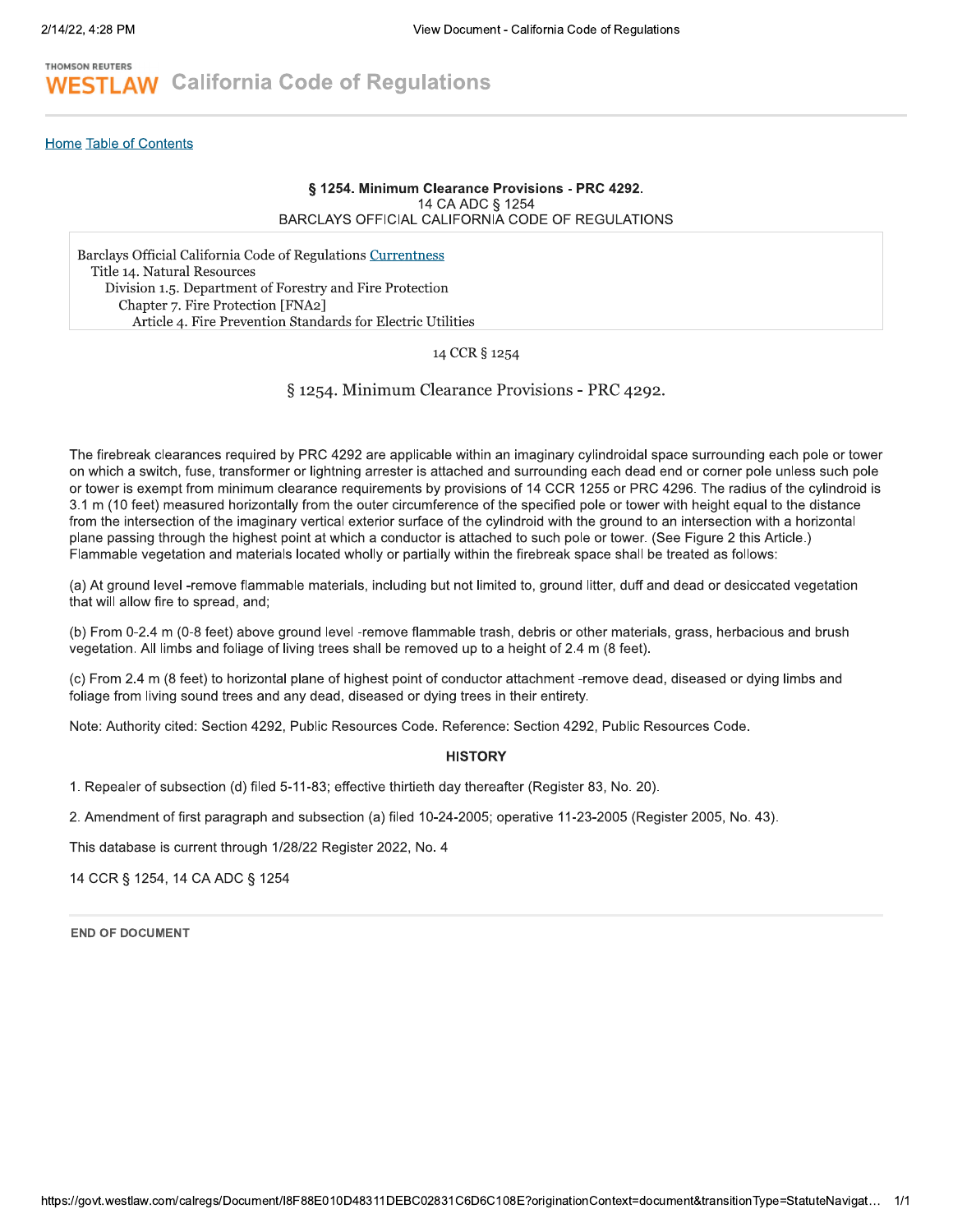#### **Home Table of Contents**

### § 1255. Exemptions to Minimum Clearance Provisions -PRC 4292. 14 CA ADC § 1255 BARCLAYS OFFICIAL CALIFORNIA CODE OF REGULATIONS

Barclays Official California Code of Regulations Currentness Title 14. Natural Resources Division 1.5. Department of Forestry and Fire Protection Chapter 7. Fire Protection [FNA2] Article 4. Fire Prevention Standards for Electric Utilities

### 14 CCR § 1255

## § 1255. Exemptions to Minimum Clearance Provisions -PRC 4292.

The minimum clearance provisions of PRC 4292 are not required around poles and towers, including line junction, corner and dead end poles and towers:

(a) Where all conductors are continuous over or through a pole or tower; or

(b) Where all conductors are not continuous over or through a pole or tower, provided, all conductors and subordinate equipment are of the types listed below and are properly installed and used for the purpose for which they were designed and manufactured;

- (1) compression connectors,
- (2) automatic connectors,
- (3) parallel groove connectors,

(4) hot line tap or clamp connectors that were designed to absorb any expansion or contraction by applying spring tension on the main line or running conductor and tap connector,

- (5) Fargo GA 300 series piercing connectors designed and manufactured for use with tree wire,
- (6) flat plate connectors installed with not less than two bolts,
- (7) tapered C-shaped member and wedge connectors,

(8) solid blade single phase bypass switches and solid blade single phase disconnect switches associated with circuit reclosers. sectionalizers and line regulators.

- (9) equipment that is completely sealed and liquid-filled;
- (10) current limiting non-expulsion fuses or
- (c) On the following areas if fire will not propagate thereon;
	- (1) fields planted to row crops,
	- (2) plowed or cultivated fields,
	- (3) producing vineyards that are plowed or cultivated;
	- (4) fields in nonflammable summer fallow;
	- (5) irrigated pasture land;
	- (6) orchards of fruit, nut or citrus trees that are plowed or cultivated,
	- (7) Christmas tree farms that are plowed or cultivated; and
	- (8) swamp, marsh or bog land; or